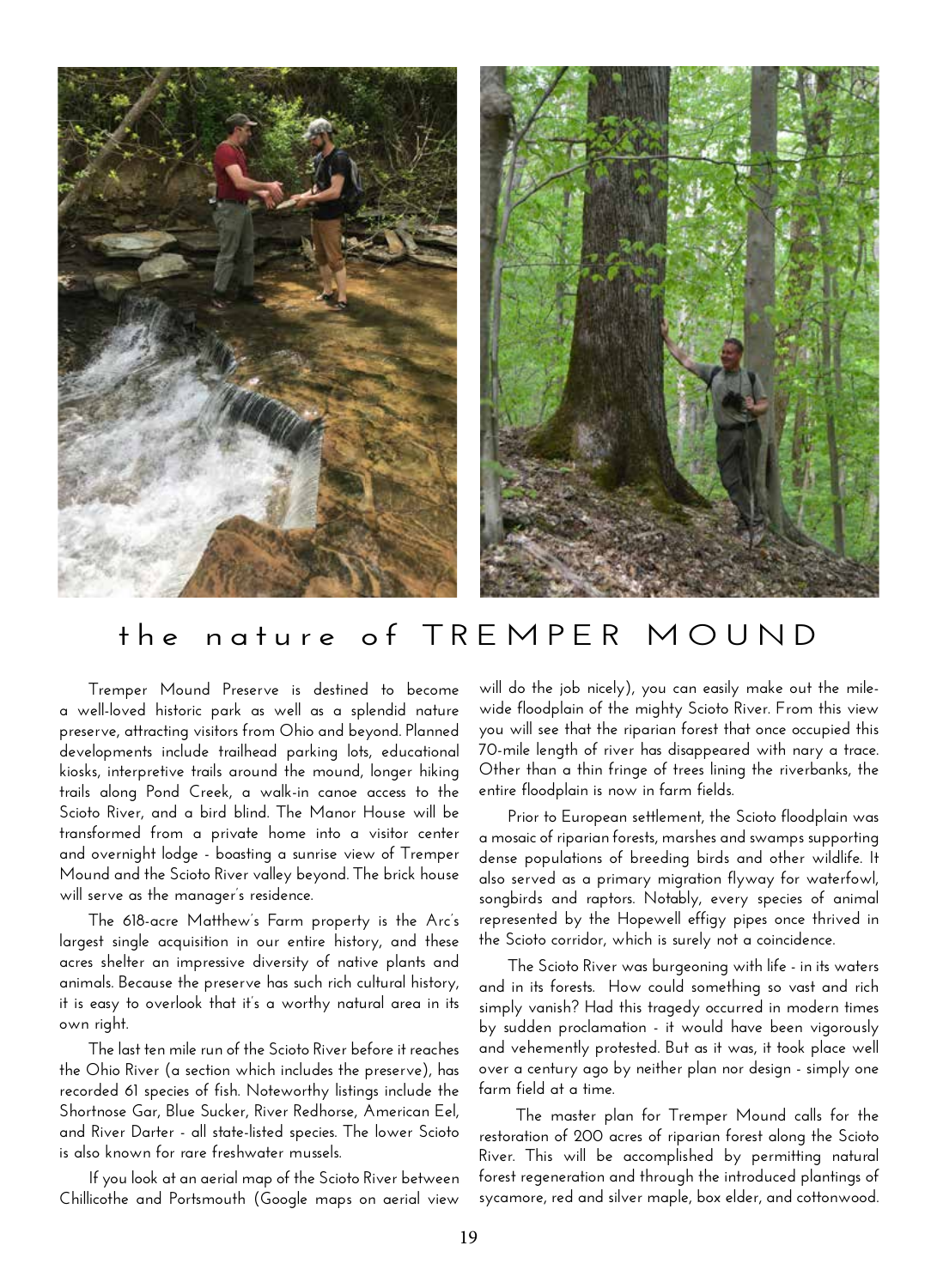

**The farm fields bordering the Scioto were previously enrolled in the federal Conservation Reserve Program and planted in tallgrass prairie. This conservation measure fortuitously created a launching pad for an annual spectacle. Each year in early June, thousands upon thousands of twinkling fireflies - commonly known as Four-flashers light up the lower meadows of the preserve.** 

**A second firefly - the Chinese Lantern - resides in the large trees bordering the Scioto River and the highway. Their eerie two-second flash brightens and fades very slowly as they gently descend out of the canopy. The sight in mid-June of hundreds of Chinese Lanterns, drifting out of the trees like falling embers, is astonishing to behold.** 

**Three miles of Pond Creek and its tributaries drain the steep hillside forests that occupy the western third of the**  **preserve. Pond Creek supports 28 species of fish and has earned the outstanding Index of Biodiversity Integrity (IBI) score of 54, a perfect score being 60.** 

**The abandoned pasture lands on the property contain poorly drained, hydric soils. After periods of heavy rain, ephemeral pools quickly puddle on the ground. In early March these pools are teeming with breeding wood frogs and spotted salamanders. The calls of peepers throughout the spring season is deafening to the ear. In early summer the singing peepers are replaced with the pleasing choruses of Cope's Gray Tree Frogs.** 

**The preserve's steep hills, underlain by sandstone and shale, support classic Appalachian hardwood trees, including oak, hickory, sugar and red maples, beech, tulip poplar and black gum. Although Tremper Mound's forests**